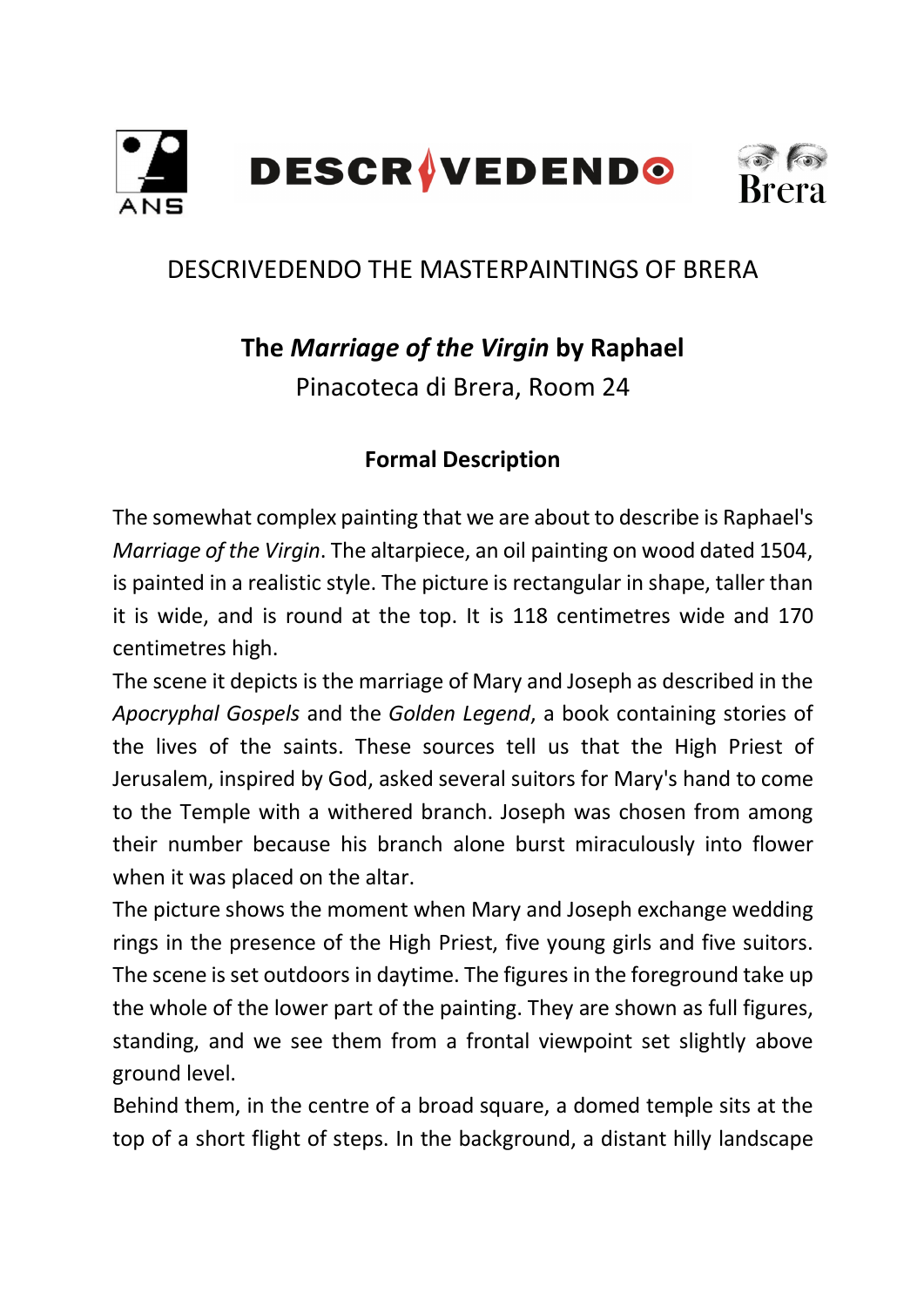lies beneath a clear sky occupying the upper part of the painting on either side of the temple.

To make it easier to understand the painting, we should now try to imagine it split into 9 equal sections obtained by crossing three columns with three lines, like a noughts and crosses grid. We can number the sections using a telephone keypad layout from left to right: 1, 2, 3 above; 4, 5, 6 in the middle; and 7, 8, 9 below.

We can start our examination of the painting with the section closest to us.

In the centre of the group of figures in the foreground we see the High Priest with his body in section 8 and his head in section 5. He separates the part of the painting with female figures in sections 4 and 7 from the part with male figures in sections 6 and 9.

The priest, his head leaning to one side, joins the hands of the betrothed couple standing beside him, holding their wrists as he helps Joseph to place the ring on Mary's finger. All three gaze at the ring, their expressions, like those of the other figures, serene and measured.

Raphael has taken great care in depicting the details of their clothing. The High Priest wears an ornate cap on his short, grey-brown hair, and his long beard is split into two pointed tails. He is attired in a long purple tunic with an embroidered hem and with a gilded and decorated belt dropping vertically in the shape of a cross at the front. He also wears a long, dark green mantle with embroidery at the hem and a red bib, while orange shoes peep out from beneath his robes.

Mary, to the priest's right, turns towards the centre of the scene. Her light brown hair, partly caught up behind her neck, is covered by a very light, transparent veil falling to her shoulders and tied at the breast. She has a thin gold halo around her head. She wears a simple red gown, the collar edged in black, while a blue mantle falls softly away from her left shoulder. Her grey shoes peep out from beneath her gown.

Joseph, to the priest's left, also turns towards the middle of the scene. The oldest of the suitors in attendance, he has a beard and short, light brown hair, and he too, like Mary, has a thin gold halo around his head. A deep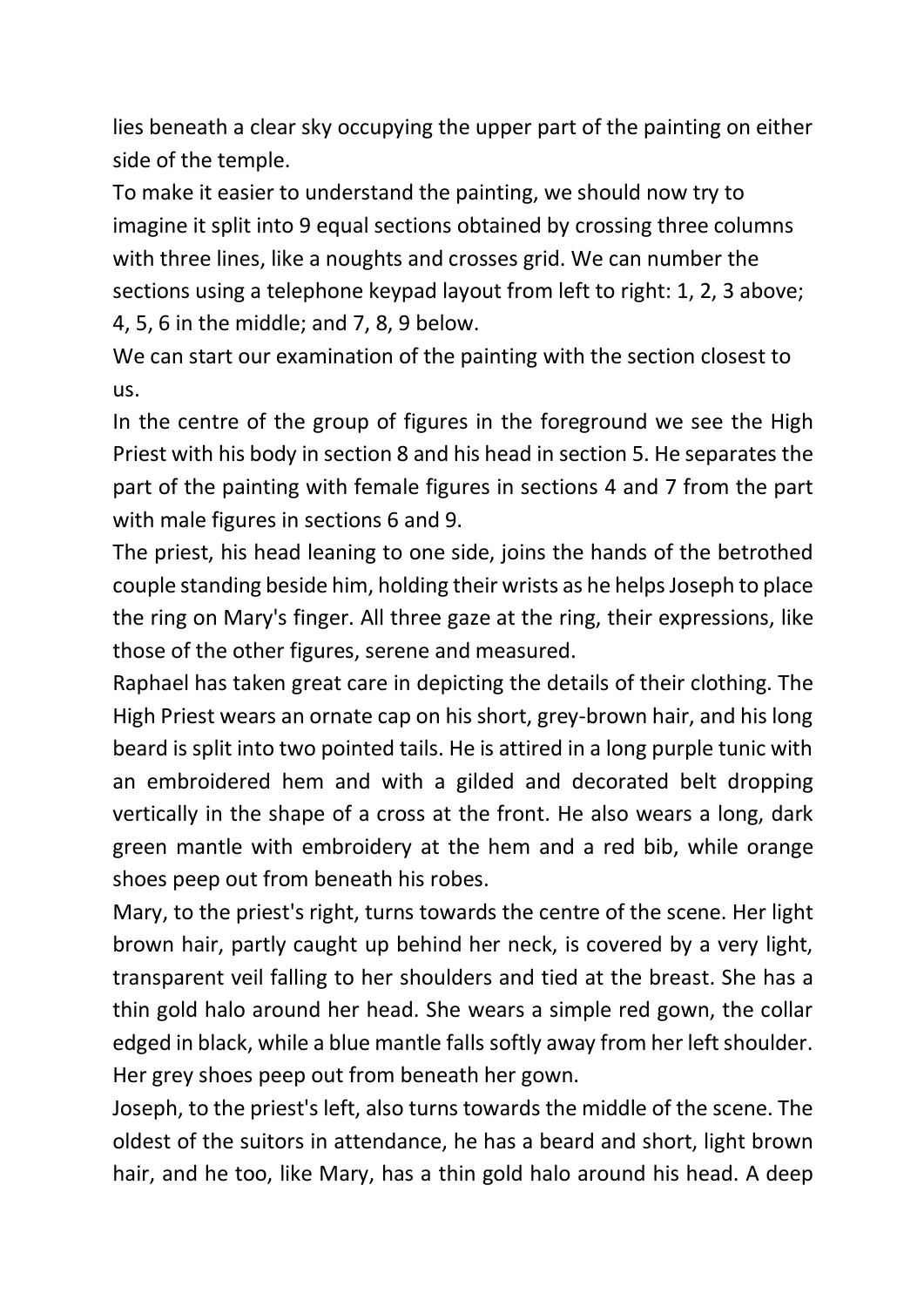yellow mantle falls softly away from his left shoulder to reveal a bright green tunic, with the thin white line of his shirt collar visible at the neck. He is the only figure who is barefoot. In his left hand he holds the flowering branch that confirms his role as the chosen suitor.

The scene in the lower foreground is completed by a number of secondary figures. Beside Mary we see a full-figure depiction of one of the five girls, holding a white linen handkerchief in her hands which are crossed over her belly, as she gazes at Mary.

In section 4 we see the heads and busts of the other four girls with gowns of various colours and with their hair dressed in a variety of different styles. In sections 6 and 9 we see the five suitors. One of them stands beside Joseph and is shown bending forward in an attempt to snap his branch by placing it over his right knee and vigorously pulling the two ends towards him. The other four suitors are behind Joseph, in section 6, each one holding his withered branch.

In the middle ground, behind this large group of figures, we see the square in which the marriage is being celebrated. The square is paved with ochrecoloured panels separated by light stone strips that increase the perspective effect as they converge on the temple set atop the short flight of steps running all the way around it.

Various figures are dotted about the large square in a balanced composition: two central groups are set before the steps and another two groups stand further back on either side of the temple while a single person in section 4 and two in section 6 stand at the top of the steps.

The centrally planned temple is light ochre in colour. It dominates the square, chiefly occupying sections 2 and 5. It is sixteen-sided and so at first sight it may seem almost circular. The ground floor is surrounded by an arched portico carried on thin columns; a door in the centre is perfectly mirrored by another door at the back of the building, allowing us to see right through the building and catch a glimpse of the landscape behind it.

The top floor has a series of rectangular windows and is topped by a smooth, dark green dome. The dome, in its turn, is crowned by a lantern reaching right up to the top of the painting. The natural landscape on either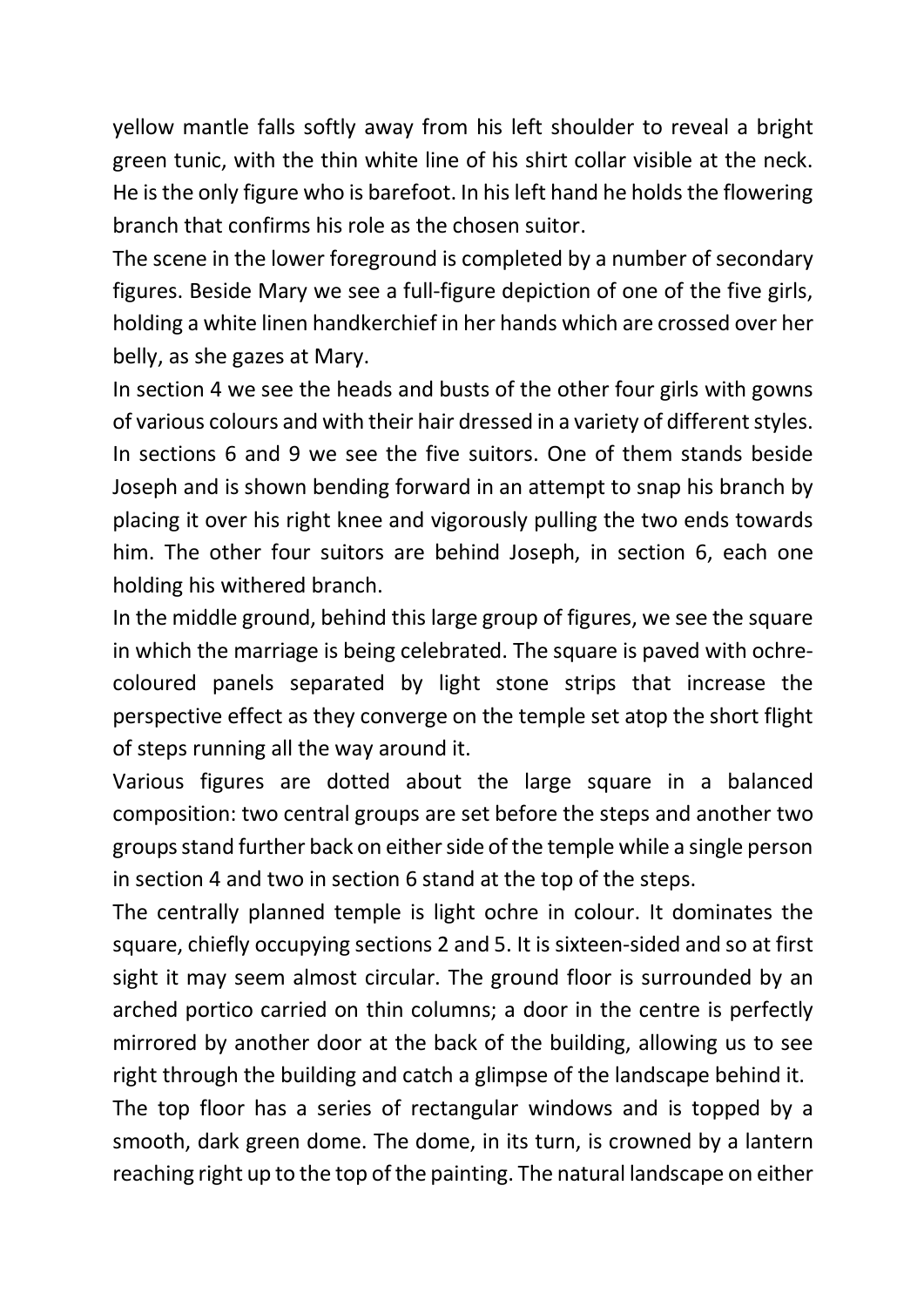side of the temple consists of low hills in nuanced shades of green and blue. A clear sky dominates the upper part of the painting which ends, as we have seen, in a semicircular arch.

Sunlight illuminates the entire scene with its warmth, coming from a source outside the picture at 2 o'clock and casting only short and fairly insignificant shadows. The luminous colours alternate in a perfect balance between cold and warm tones. And finally, we should note the signature RAPHAEL URBINAS, Raphael of Urbino, and the date of the work, MDIIII (1504), in Roman numerals just below it, on the central arch of the portico surrounding the temple.



The formal description, drafted in March 2019 was produced by the Pinacoteca di Brera's Education Department in conjunction with the DescriVedendo team and with the not-for-profit Associazione Nazionale Subvedenti, thanks to the support of the Lions Clubs International Milano Borromeo and Milano Duomo.

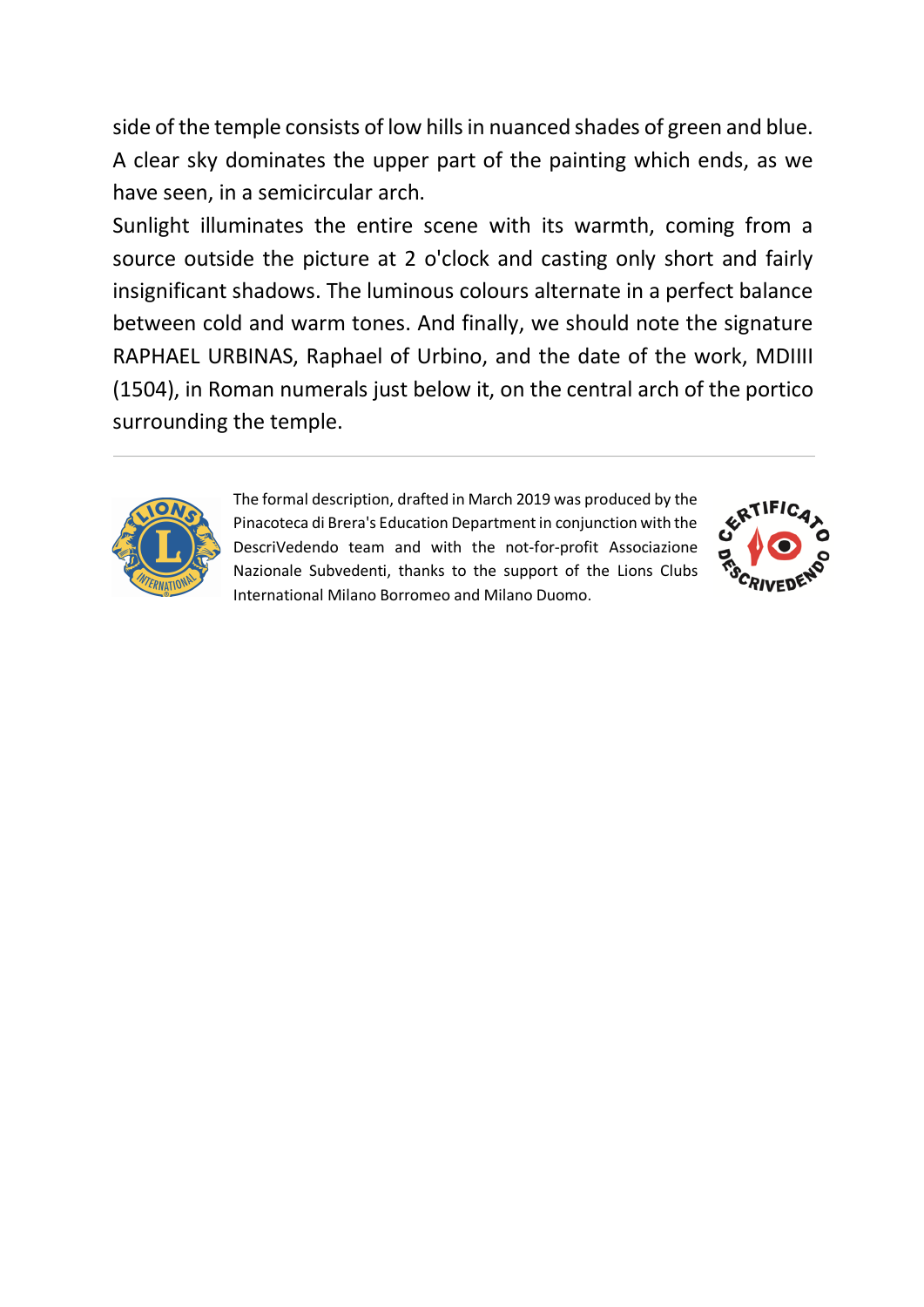#### **Art Historical Description**

When Raphael painted this picture, he was about 20 years old and had already left his home town of Urbino, where he had picked up his first notions of art in his father's workshop, to visit Perugia, Rome, Siena and Florence.

Before returning to Florence to study the work of Leonardo and Michelangelo in greater depth, he completed a number of paintings in Città di Castello, the Umbrian town from which this altarpiece comes. It was commissioned from him by the Albizzini family for the Chapel of St. Joseph in the church of San Francesco.

Raphael was probably asked to produce a picture similar to the one that Pietro Vannucci, known as Perugino, was painting for the chapel in Perugia cathedral erected to house the Holy Ring that was believed to have been placed on the Virgin's finger at her marriage. Raphael certainly emulated Perugino's subject matter and overall composition, with the most important figures in the foreground and a broad square opening out behind them and dominated by a temple in the background. But while the space in Perugino's altarpiece is two-dimensional, Raphael's great innovation lay in creating a space spreading out from the temple's vertical axis to embrace the entire square and extend as far as the curve of the horizon. He got the basic idea for this astonishing innovation both from the theories formulated by Leon Battista Alberti in his treatise entitled *De Re Aedificatoria* in which he extolls the circle as the perfect form of the elements in nature and describes the ideal church as white, centrally planned and built on a vast square but raised off the ground, and from those formulated by Piero della Francesca and Bramante who describe beauty as an order of geometrical and musical ratios capable of reawakening in the observer the harmonious sense of the Universe. The temple, set in full light and distanced by the gradually shrinking paving slabs with their precise perspective lines, is the source of this circular space. The figures in the foreground, who are not in a straight line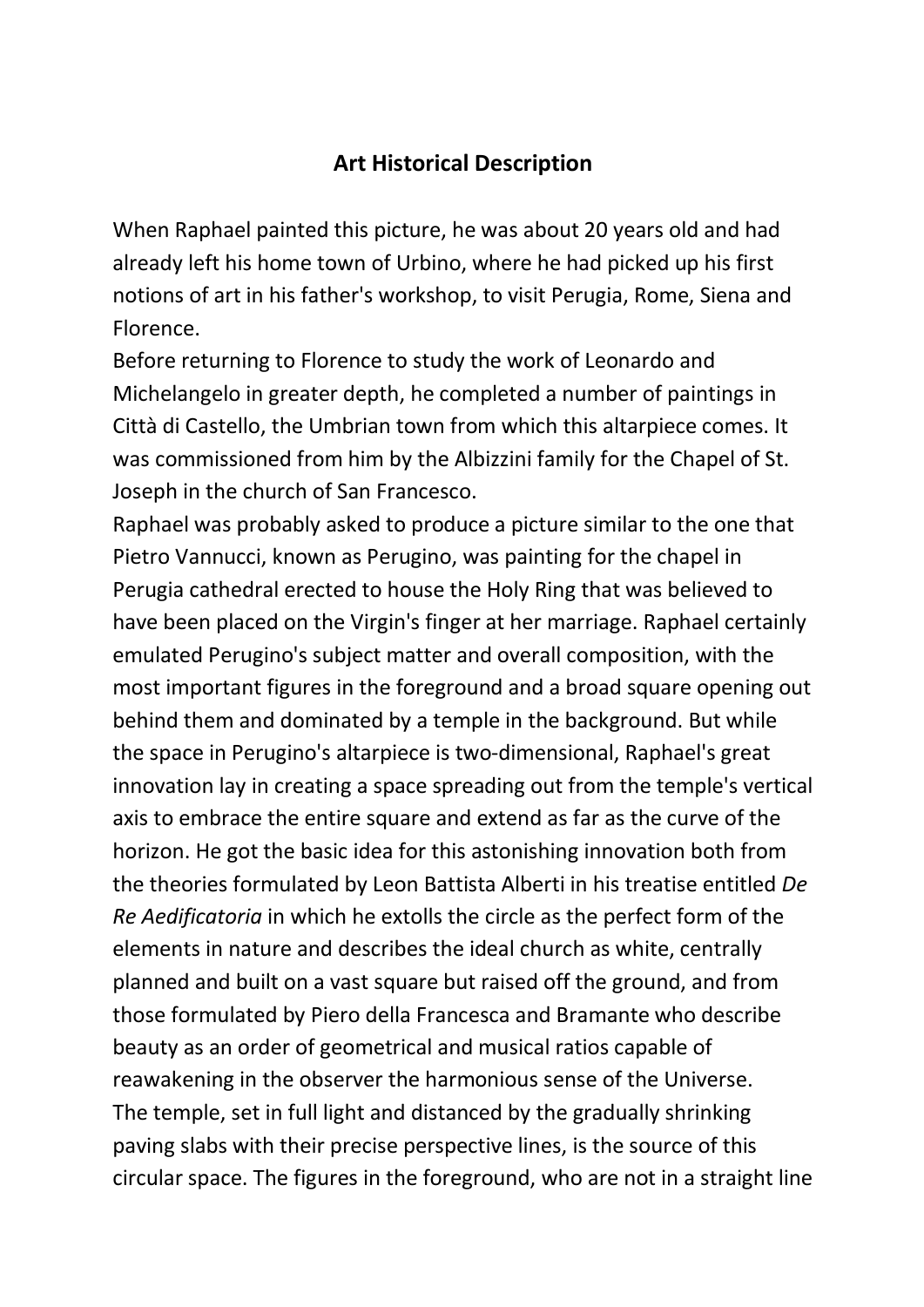but are arranged in a semicircle fanning out over the paving slabs, also help to reflect the circular rhythm dominating the whole composition. The figures are extremely controlled in their gazes and in their very basic gestures and poses in order to ensure that everything converges and focuses on the priest's ritual gesture and that nothing distracts the observer's eye from the symbolic significance of the temple in the centre of the picture.

In varying his figures' features, costumes and poses, Raphael succeeds in conveying a feeling of immense simplicity and naturalness, to which the small figures in the distance linking the foreground to the temple and the landscape also contribute. The overall feeling of harmony is also expressed through a rich and skilfully measured palette.

The altarpiece graced the altar in the Chapel of St. Joseph until 1798, when Giuseppe Lechi, commanding a detachment of the Napoleonic army, took it with him to Brescia. He claimed that it was freely offered to him by the local people, but later reconstructions suggest that the troops forced the people to hand over the painting. After passing through several hands, it was finally bought by Giuseppe Bossi, the Secretary of the Reale Accademia di Brera, in 1806 for the picture gallery that was still in its infancy at the time.

#### **Biography**

Raphael, the son of painter Giovanni Santi, was born in Urbino in 1483. Orphaned while still only a child, he worked at the court of the Montefeltro. Vasari lists him among Perugino's pupils, but full light has yet to be shed on the relationship between the two. What we do know is that he was familiar with Perugino's work when the latter was painting in Perugia and Città di Castello in the early years of the  $16<sup>th</sup>$  century. Raphael came to full artistic maturity in Florence in late 1504, but for his unquestioned public acclamation he had to wait until he moved to Rome in 1508, where he began to work at the courts of Pope Julius II and Pope Leo X. Within a few years he was earning such important commissions as